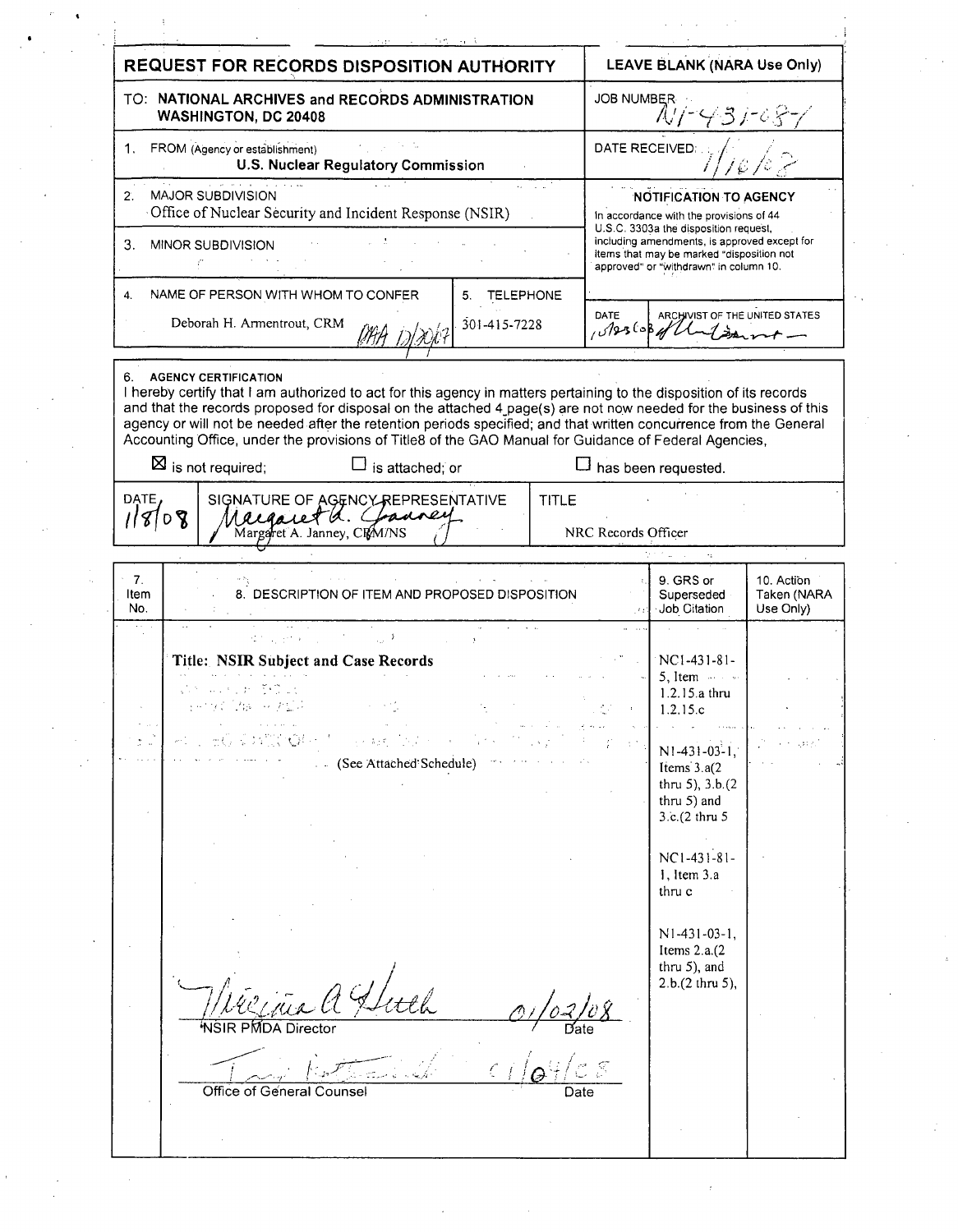# **U. S.** Nuclear Regulatory Commission Office of Nuclear Security and Incident Response (NSIR)

#### Nuclear Safeguards and Security Program Review and Policy Development Records

### NSIR Subiect and Case Records

The Office of Nuclear Security and Incident Response (NSIR) develops overall agency policy and provides management direction for evaluation and assessment of technical issues involving security at nuclear facilities. NSIR is the agency's safeguards and security interface with the Department of Homeland Security (DHS), the intelligence and law enforcement communities, Department of Energy (DOE), and other agencies. NSIR develops and directs the NRC program for response to incidents, and is the agency incident response interface with DHS, DOE, Federal Emergency Response Agency (FEMA) and other Federal agencies.

NSIR case and subject records include both unclassified records, and records that may be classified as either Safeguards Information (SGI) or with a National Security Classification of up to Secret Restricted Data (SRD). Unless noted otherwise, the records dispositions contained in this schedule are independent of the format of the records; the records scheduled in this schedule are media-neutral.

## 1. Site-Specific Security and Safeguards Case Files

A separate case file for each reactor and licensee containing Site- or License-specific correspondence, reports, plans and other supporting documents related to:

- **0** security planning
- **0** inspections, and site-specific assessments and evaluations
- **a** force-on-force exercises
- interim compensatory measures
- **0** site visits
- **0** staffing requirements
- lessons learned and any other site-specific security or safeguards-related activities
- **0** emergency planning files
- **\*** reports of operation tests

Case file records will contain Safeguards Information (SGI) or classified information, along with related unclassified records.

Disposition: PERMANENT. Cut off files when case file is closed. If the records are paper or other hardcopy media, transfer records to the National Archives 15 years after cut off. If the records are electronic, transfer a copy to the National Archives for pre-accessioning one year after cut off. Transfer the legal custody of the electronic records to the National Archives 15 years after cut off in accordance with NARA Bulletin 2004-02 and NARA regulations at 36 CFR 1228.270 and destroy the NRC copy of the files.

**NOTE:** In the event that the records document significant events that require records to be retained by the NRC longer than indicated above, the agency will contact NARA for authorization to extend the retention period in accordance with 36 CFR 1228.54.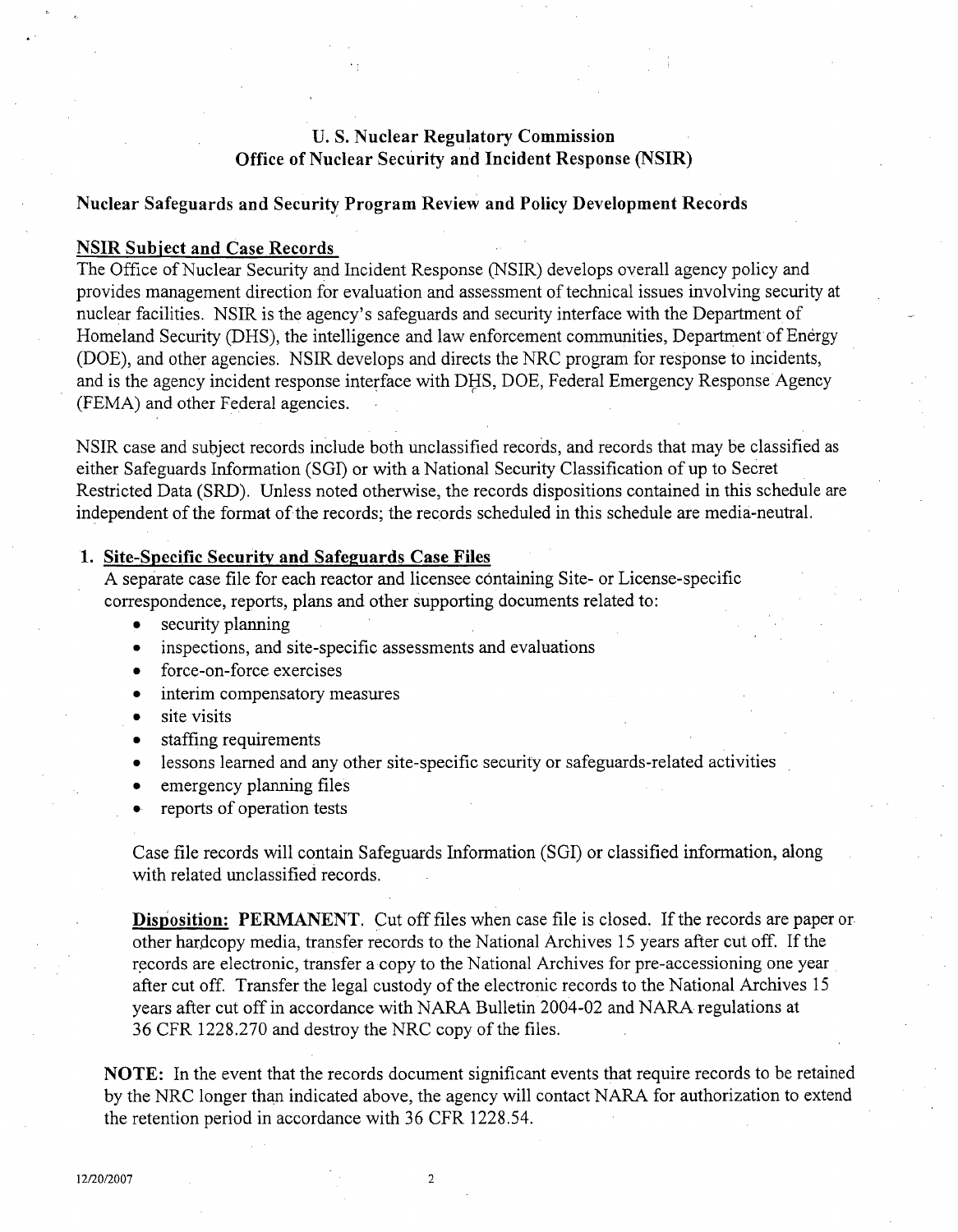## 2. Security and Safeguards Subject Files

Non site-specific subject files used to establish and document policy or regulations related to the NSIR Program and their implementation. These records include, but are not limited to:

- \* Policy, implementation, regulatory guides, procedures, guidelines, orders, manuals and instructions
- \* Correspondence, including memoranda, messages, and advisories
- **0** Studies, reports, forms, and other data documenting accomplishments, opinions, and decisions
- **0** Inter-agency agreements,
- **0** Assessments, evaluations, white papers, audits, and technical notes
- General planning records and action plans
- NSIR organization administrative records such as, trip reports, staffing requirements, training, briefings and presentations

#### a. Files created or approved at the Office Director Level

Records that document policy-making decisions or significant NSIR program management functions that are signed by or addressed to the NSIR Director or Deputy Director.

Disposition: **PERMANENT.** Cut off at the end of the Calendar Year 5 years after the action is taken. If the records are paper or other hardcopy media, transfer records to the National Archives 10 years after cut off. If the records are electronic, transfer a copy to the National Archives for pre-accessioning one year after cut off. Transfer to the legal custody of the National Archives 10 years after cut off in accordance with NARA Bulletin 2004-02 and NARA regulations at 36 CFR 1228.270 and destroy the NRC copy of the files.

b. Program correspondence and files created or received below the Office Director Level Records that document policy making limited scope decisions, or NSIR program management functions and program operations that are signed by or addressed to NSIR management and staff below the Director or Deputy Director level, and which do not rise to the level of importance requiring review by the Office Director.

Disposition: TEMPORARY. Cut off at the end of the Calendar Year in which the document is dated. Destroy after ten years.

c. Routine program correspondence files created or received at all organizational levels Records documenting Program transactions of a routine or recurring nature.

**Disposition: TEMPORARY**. Cut off at the end of the Calendar Year in which the document is dated. Destroy after two years.